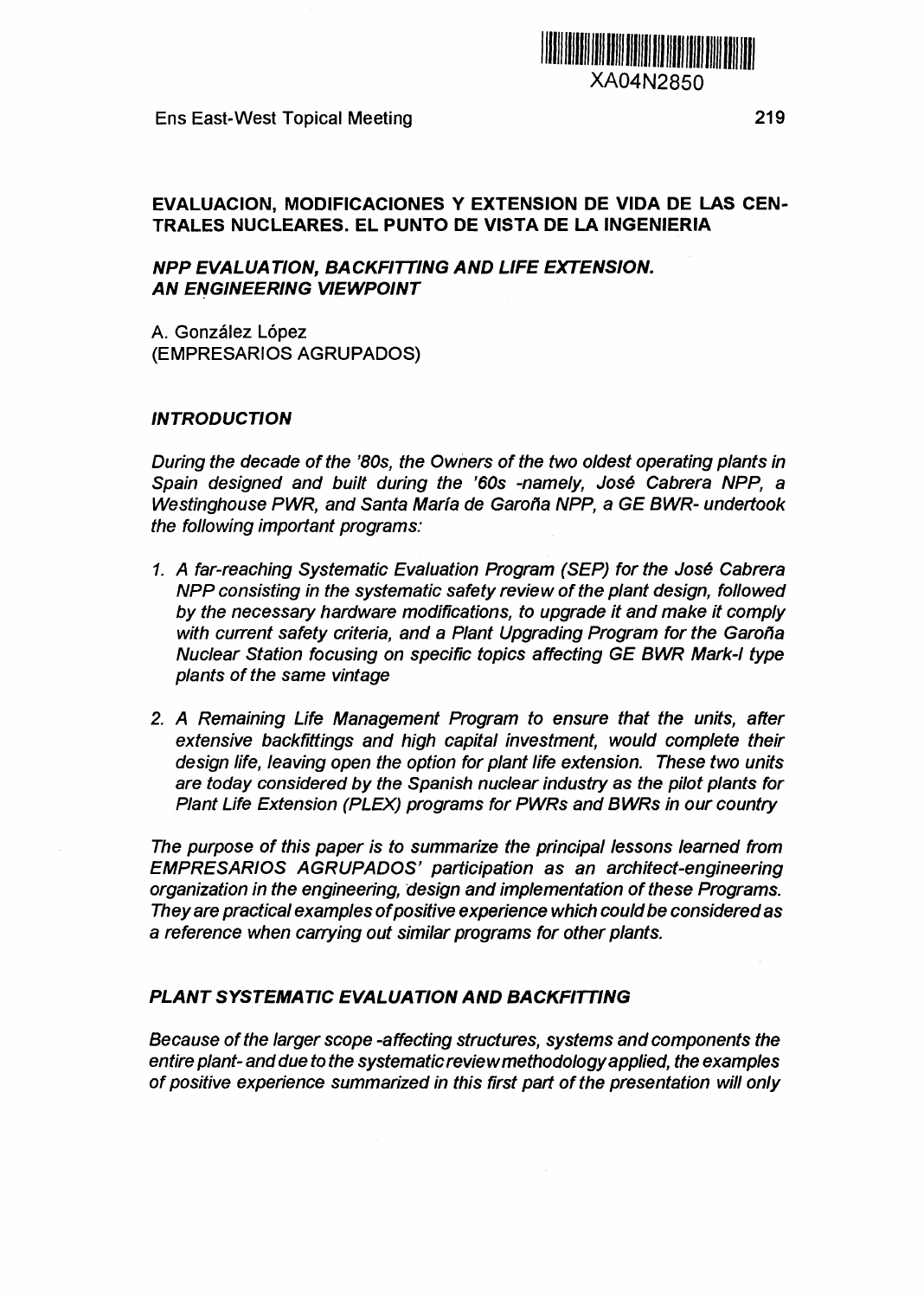refer to the SEP for the José Cabrera PWR-type plant. A similar set of recommendations could also be extracted from the Garoña BWR-type plant upgrading effort.

In summary, the SEP performed for the José Cabrera PWR-type plant addressed the following three aspects to bring the plant to an acceptable safety level in accordance with today's licensing positions:

- 1. An evaluation of the as-built plant design against current licensing criteria for essentially the same number of safety topics as those required by the NRC to be addressed in similar SEPs for old plants in the USA
- 2. An evaluation of plant modifications necessary to implement the Three Mile Island (TMI) Short-Term Lessons Learned requirements which, at the time, was requested of all plants in Spain by the Nuclear Safety Council
- 3. An evaluation of the impact of implementing specific plant modifications identified by the Owner, based on his operational experience, to facilitate plant operation and maintenance

The plant SEP was performed by a well-integrated team composed of the Owner, Westinghouse as the original plant supplier, and Empresarios Agrupados as the architect-engineer. They all worked in full cooperation in this important project which was structured into three well-differentiated phases: (I) Evaluation (1979- 1981), (II) Design (1981-1982), and (III) Implementation of Physical Modifications (1983-1985).

# **Review Methodology**

The review procedure consisted in comparing the as-built design of the plant with current licensing criteria in a number of safety "topics" which were essentially the same in quantity (137) and in content as those required by the US NRC to be addressed in similarSEPs for old American plants. Examples of evaluation topics were: Containment pressure and heat removal capability; Environmental qualification; Redundancy and Physical Separation, etc.

For each safety topic, the corresponding plant design was reviewed to determine whether it complied with current licensing requirements and an individual evaluation dossier or report was prepared which included: (1) a Definition of the topic to ensure that all participants had a common understanding; (2) a Safety Objective of the review, (3) identification of Current Licensing Criteria with a list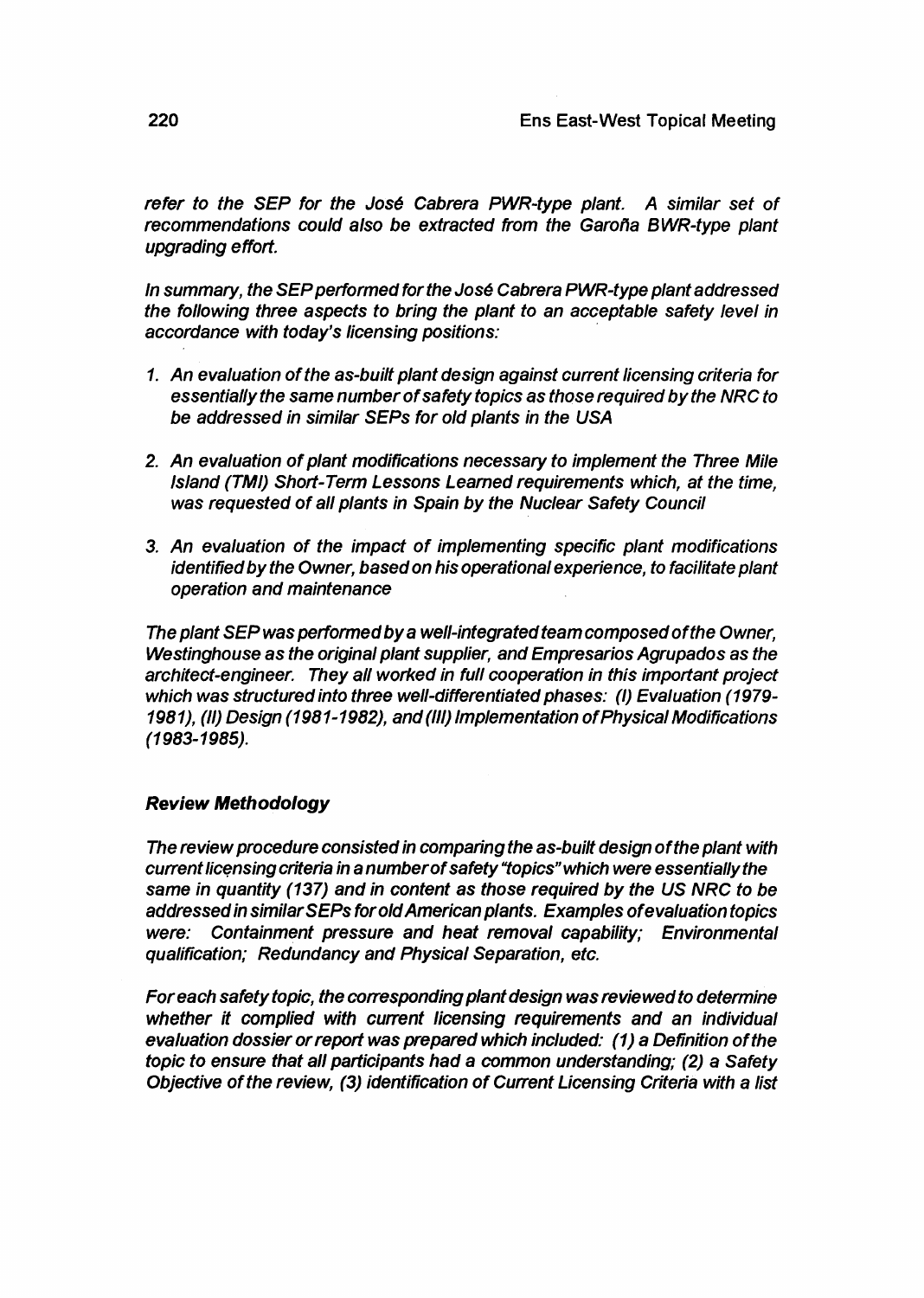of codes, standards and regulations applicable to the review, (4) a Document List, including all the drawings, calculations and information on the original plant design on which the review was based, (5) a discussion on the Evaluation, and (6) the Review Findings which described the results of the evaluation and indicated whether or not it was judged that the plant design complied with current licensing criteria and the disposition on the actions to be taken in case of noncompliance.

In brief, back fitting recommended in case of noncompliance fell into one or more of the following categories: (1) perform a more refined, thorough engineering analysis because compliance could still be achieved through further evaluation work; (2) draw up a new operating, maintenance or surveillance procedure, or introduce changes to existing ones, including changes to the Plant Technical Specifications, and (3) implement physical backfittings consisting of modifications or additions to structures, systems and components in the plant.

#### **Extent of Modifications and Problematic Safety Topics**

The SEP resulted in significant physical modifications to the plant, including the redesign of exisiting mechanical, electrical and I&C systems and extensive modifications in piping, HVAC ducts and electric cable tray layout; replacement of old components; addition of new equipment; construction of new buildings, etc, the details of which go beyond the intention of this paper. It should be mentioned, however, that the cost of the SEP - including engineering, equipment and construction - was higher than the original investment by the utility to build the complete plant in the '60s.

The safety review topics that originated the more extensive and/or significant modifications were those involving emergency core cooling system improvement, compliance with single failure criteria, safeguard redundancy, physical and electrical separation, auxiliary safety system upgrading, control room habitability, fire protection, maintaining environmental conditions, seismic upgrading, equipment environmental qualification, availability of emergency power supply and improvement of radioactive waste treatment systems.

#### **The Action Plan**

This is the top-level document in the program which should be drawn up to present the organized results of the systematic safety review. The Action Plan should summarize the full evaluation dossier or report on each review topic. It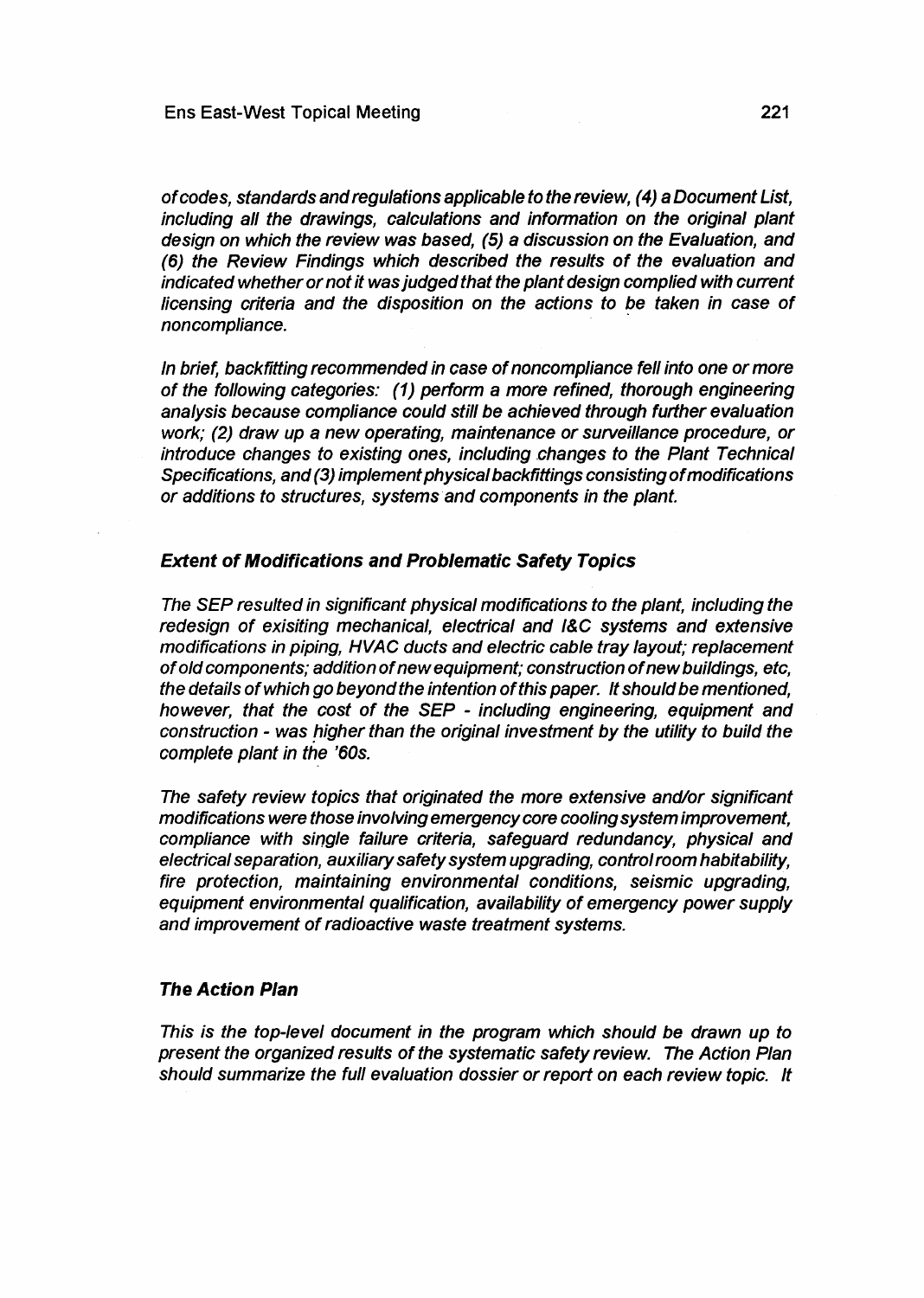should define the evaluation criteria that have been applied and specify the necessary engineering analysis and changes to structures, systems and components to reach the required safety level. It is recommended that the Action Plan be submitted to the licensing authorities to obtain, if possible, acceptance in principle to the proposed actions.

# **The Design Concept Document**

This document expounds the Action Plan and presents a preliminary design of all proposed changes to plant structures, systems and components in an integrated, coordinated and comprehensive manner. The Design Concept Document should:

- Provide a reference design guide common to all participants in the upgrading program
- Include the design criteria, design basis and applicable codes and standards for each of the proposed modifications
- Provide justification of the adequacy of the proposed modifications to meet established safety requirements
- Provide preliminary design solutions for the proposed modifications, including system flow diagrams and descriptions, logic and/or analog control diagrams, one-line diagrams, equipment lists and data sheets, physical layout drawings, etc

The Design Concept Document should be submitted by the Owner to the licensing authorities with the purpose of obtaining approval of the proposed preliminary design solutions before proceeding with the detail design, hardware procurement and change implementation at the plant

# Integration

Rather than provide solutions for individual topics, an effort should be made to perform an integrated safety assessment and design the required modifications, so that balanced and integrated decisions can be made on applying current safety criteria to the old plant. Factors that should be considered before deciding on a plant modification include (a) the safety significance of the change, (b) radiation exposure to workers, (c) impact of the change implementation and (d) implementation schedule.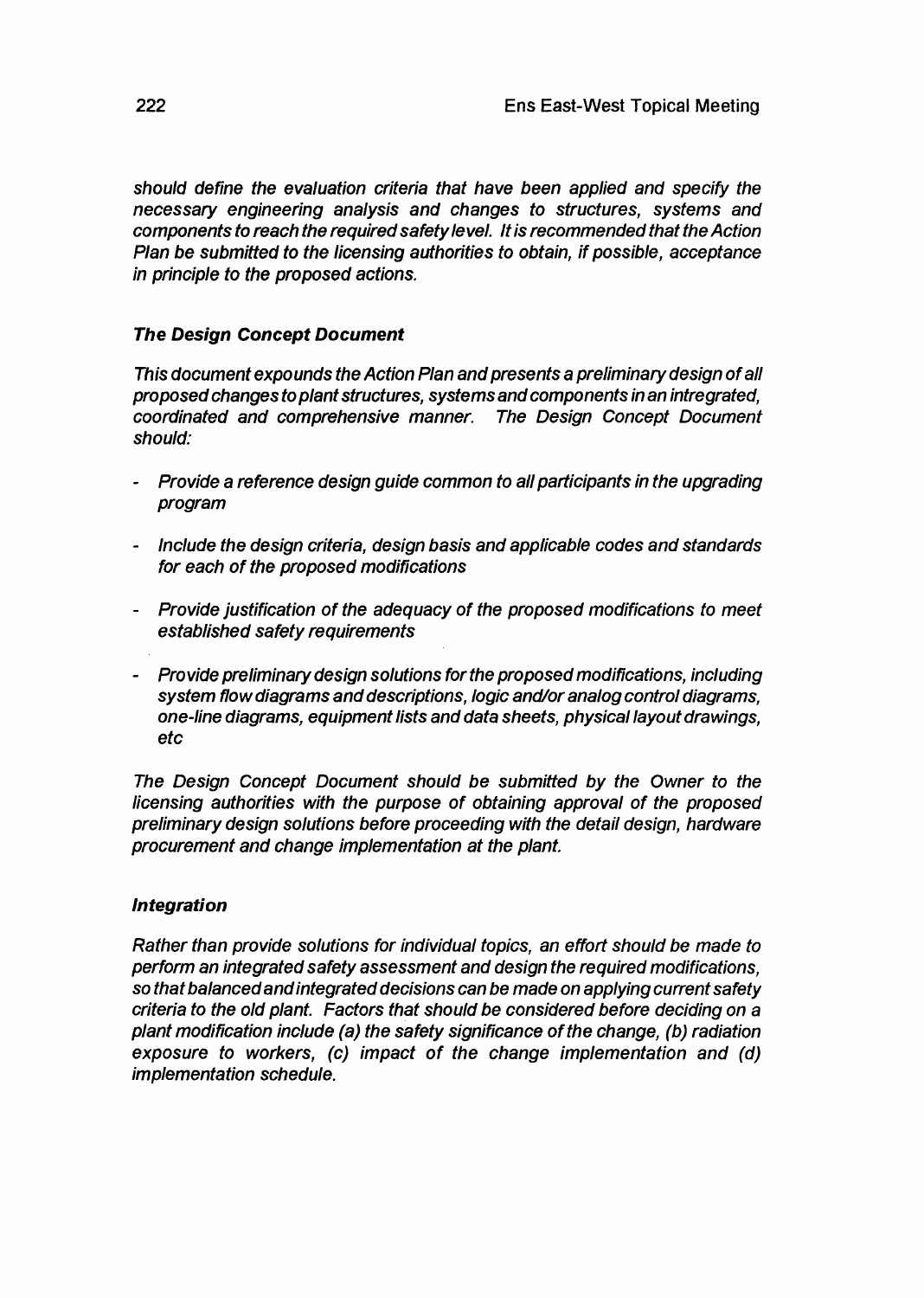## **Application of Codes, Standards and Regulations**

Systematic safety evaluation, design, procurement of equipment and construction of required changes were performed applying codes, standards and regulatory requirements in effect in Spain and in the United States -as the country of origin of the original plant supplier (Westinghouse)- at the time the program was implemented.

Only regulations of "significant importance" were considered, defined as those whose absence could result in a significant increase in the likelihood of major degradation of two or more of the three barriers in the defense-in-depth concept. In practical terms, this meant the application of all top-level nuclear laws in Spain and compliance with US 10CFR20, 50 and 100.

US NRC Regulatory Guides were applied to new structures, systems and components added to the plant. For those that were modified or not affected by changes, the application of Regulatory Guide positions was interpreted on a case-by-case basis.

New equipment was procured and qualified to current codes and standards. Existing safety-related equipment was not replaced if engineering evaluation and judgement -based on its design and fabrication features, aging condition and operating and maintenance records- showed a high probability of it performing adequately under postulated design events and operating and environmental conditions.

# **Deviations from Current Licensing Criteria**

To comply with new criteria, deviations have to be admitted when it can be shown that replacing or upgrading safety-related structures, systems and components would result in mere marginal improvements, create long delays in the program, or would not be economically justified. In accepting deviations, a favourable review of related plant operating records should always be a factor and criteria such as the following can be applied:

- The deviation does not significantly increase the probability and consequences of an accident and therefore the safety level is maintained in essence
- Nonsafety-related systems can be used for safety functions
- Augmented monitoring and surveillance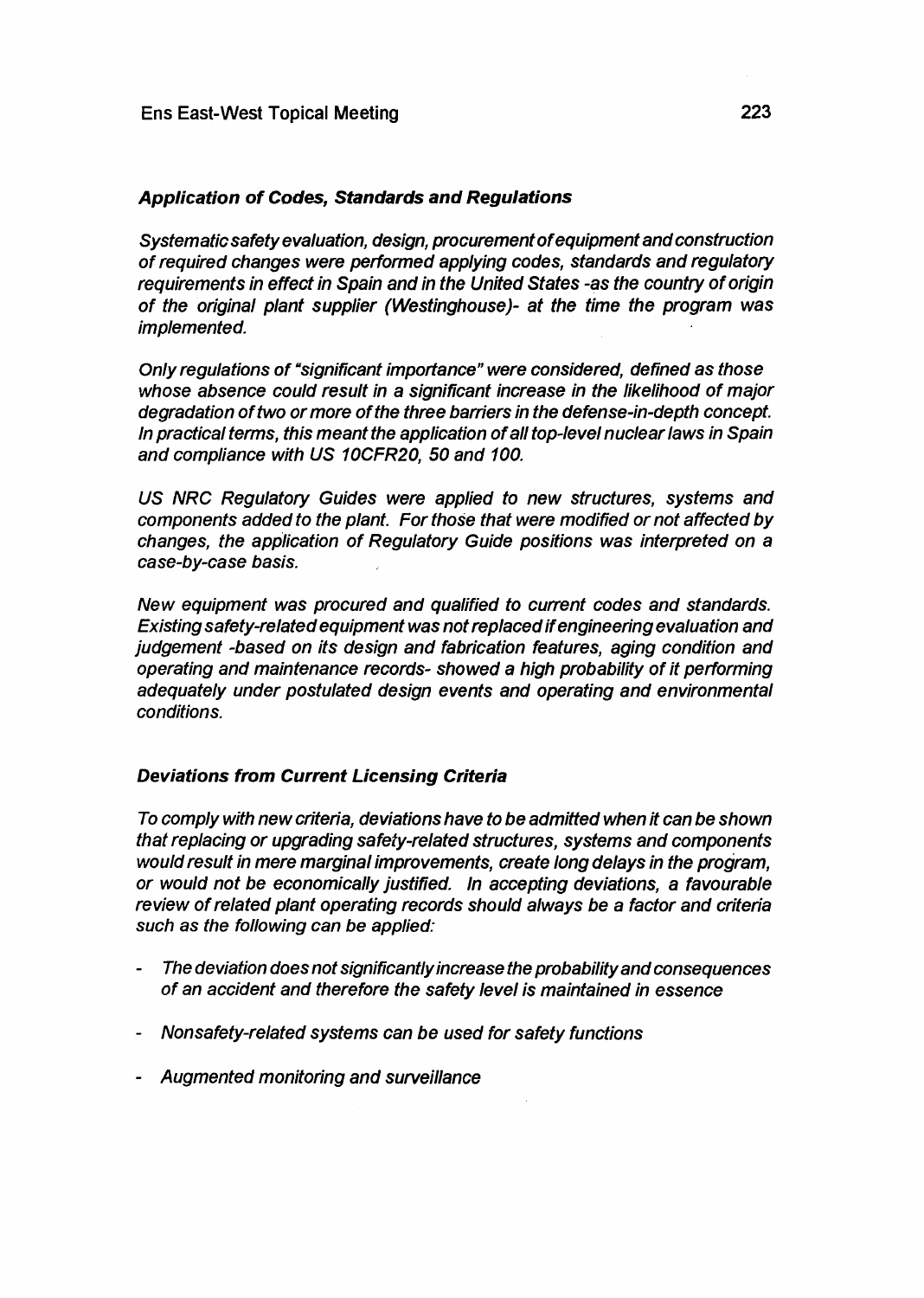- System reliability can be improved by selected modifications
- System reliability can be improved by administrative changes or modification of procedures

#### **Design-Basis Development**

To perform safety evaluations and to implement plant modifications, utilities should avail of a complete, adequate set of design documents defining the design of their plants. Safety evaluations and plant modifications have to be based on a clear understanding of the design bases and available design margins for the as-built plant. This need, coupled on occasions with efforts to improve the configuration management of the plant, has led utilities in Spain to implement Design-Basis Document (DBD) development programs and Design- Document Reconstitution (DDR) programs. This is of particular importance for those plants built in the late '60s and early '70s, when project documentation requirements and practices were not as extensive as in more modern units, and is equally recommendable whenever SEPs or case-by-case plant upgrades are performed.

DBDs contain an organized collection of plant design-basis information and reference to supporting design documentation in which the rationale or the whys of the design bases can be found. Depending on this specific need, the design document background and status of each plant, the method used by utilities to develop DBDs necessarily differs. However, some common aspects they have in which we have participated are outlined below.

DBDs are generally organized into four different levels or groups: (1) Systemoriented DBDs, preparing a DBD for each system; (2) Structure-oriented DBDs, producing a DBD for each main building or structure (eg, reactor building, containment, essential water intake structure, etc); (3) Component-oriented DBDs, developing a DBD foreach major component or group of similar components (eg, RHR heat exchanger, piping, supports, valves, pumps, tanks, etc); and (4) Topical-oriented DBDs, whereby a DBD is prepared for each main design topic such as equipment seismic qualification, control room habitability, high-energy line break, etc.

DBD development programs are best begun by designing a pilot program with a representative system, structure, component and design topic. This will help to define the main attributes of DBDs and serve as a prototype for drawing up the remaining documents. DBD content and format should be user-friendly and are normally organized as a combination of a compilation of self-contained information and a directory with cross-references to other supporting design documents.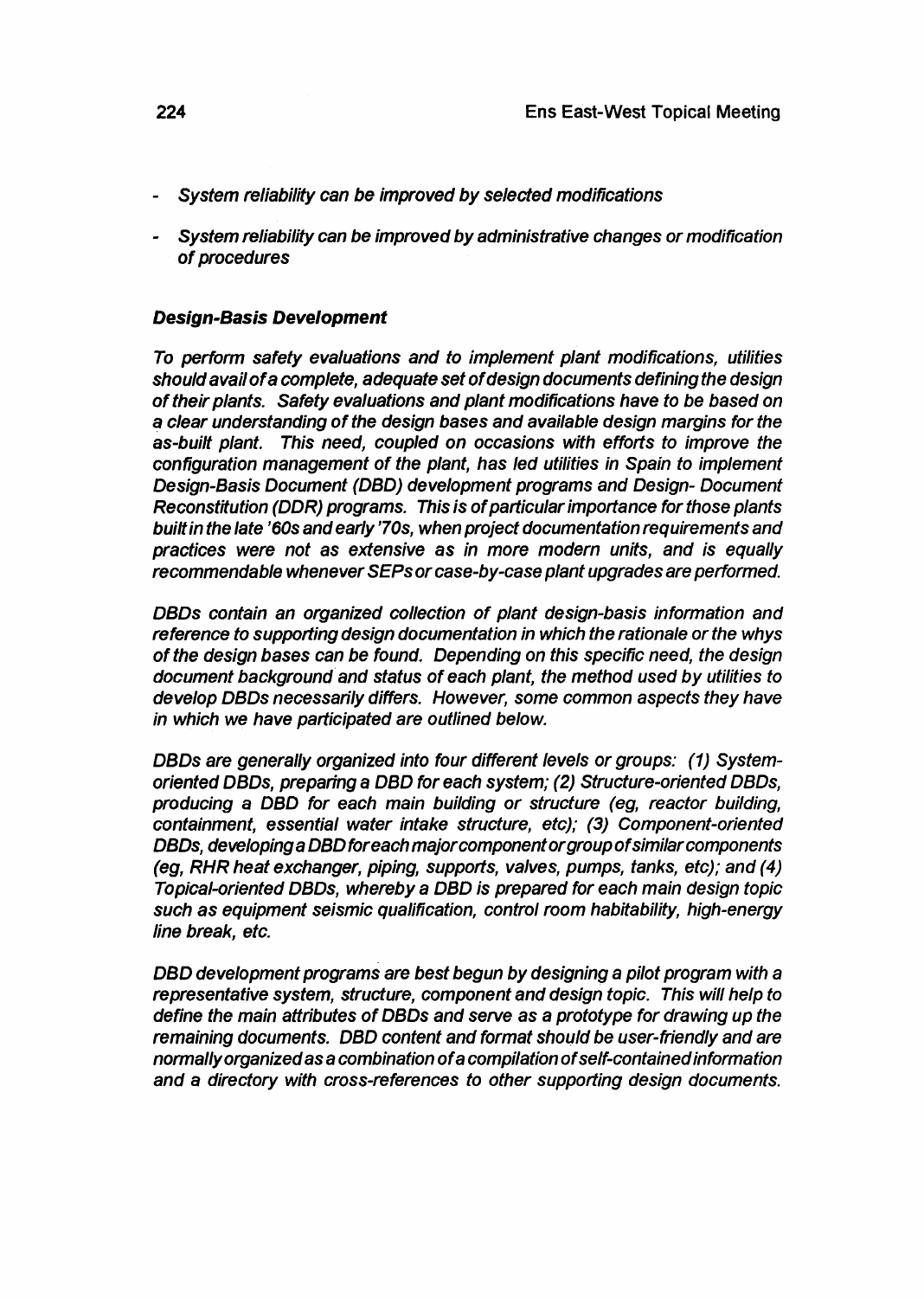DBDs should provide a single point of entry to find both licence criteria and engineering design bases for systems, structures, components and design topics.

## **Design Document Reconstitution**

De veloping DBDs requires the availability of a complete and adeuqate set of plant design documents. This includes (1) design input documents, (2) design calculations and analyses, and (3) design output documents (eg, specifications and drawings) specifying and reflecting the design of structures, systems and components. For this reason, a DBD development program needs to be supported by the parallel implementation of a Design-Document Reconstitution (DDR) program.

The scope of the DDR program will be determined through the following steps:

- 1. Identifying which attributes or controlling design parameters in the DBDs require to be supported by design documentation
- 2. Retrieving this design documentation from the utility, NSSS vendor and architect-engineer files
- 3. Identifying the missing documentation
- 4. Defining which documents need to be regenerated because they are missing or are incomplete or inaccurate
- 5. Establishing priorities to regenerate design documents, concentrating first on those documents that are necessary for engineering support to plant operation and operator quick response to plant events, orthat are required to demonstrate the adequacy of numerical values in the plant technical specifications. Examples of these types of documents are P&IDs, system descriptions, instrument lists, control diagrams, instrument set-point lists, one-line electrical diagrams, relay coordination studies, etc
- 6. Finally, it should be understood that, once reconstituted, DBDs and design documents shall be subject to independent design verification followed by validation against the existing plant configuration. Thereafter, throughout the life of the plant, changes to these documents resulting from plant modifications should be controlled within the framework of the necessary configuration management system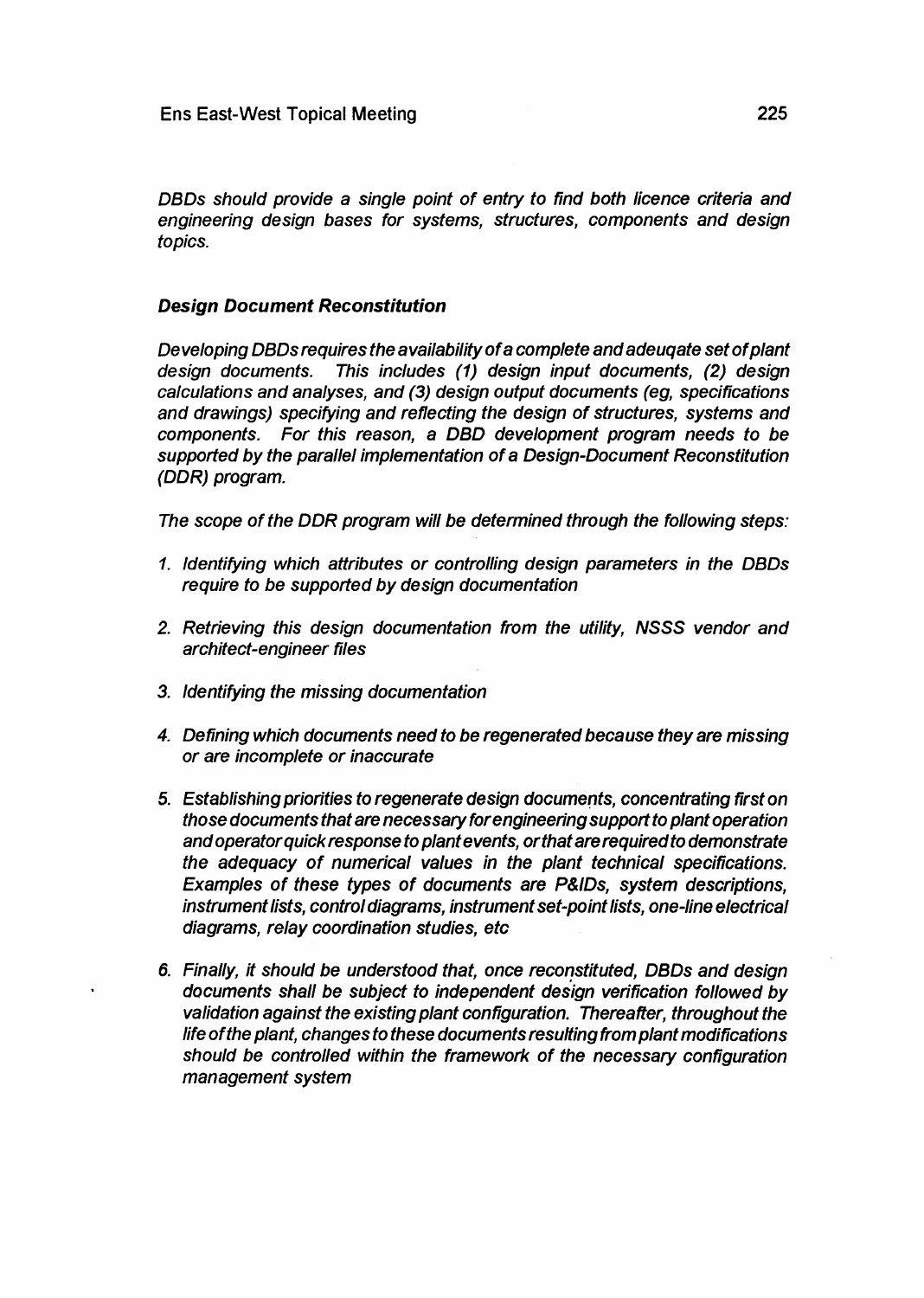# **Configuration Management**

In the process of controlling modifications resulting from new regulatory requirements, correction of operating problems, plant improvements and modernization by the utility, an essential task is to make sure that approved changes: (1) comply with the design bases of the affected structure, system or component, and (2) are correctly incorporated in the plant documents, which shall at all times be consistent with one another and reflect the "as-built", physical reality of the plant.

An effective practice to resolve this problem is to implement a Configuration Management (CM) Program as an integrated process to ensure that at all times: (1) Plant hardware items and documents conform to the design bases, and (2) Plant documentation accurately reflects the physical and functional characteristics of the plant. A Configuration Management Program should feature the following essential elements:

- An Identification System for Configuration Items, consisting of procedures to identify plant hardware and documents subject to configuration control. Plant confíguration documents include those controlled documents used to support plant design, operation, maintenance, testing, procurement and training
- Design-Bases Documentation for such hardware items and documents under configuration control, with verification that design bases have been adequately translated into plant documentation
- A Change Control System, ensuring through written procedures that proposed changes to the plant are properly initiated, submitted, reviewed by all organizations affected, designed, evaluated, approved, implemented, verified and recorded. An essential part of change control is verification that the modification complies with the design-basis documentation, has been properly incorporated into the plant documentation and adequately implemented in the physical plant
- A Document Control System with procedures for document identification, storage, access and retrieval. A document database, containing document identification, organization responsible, quality classification, release authority, distribution, changes in process or approved, etc, is a tool normally used as part of the system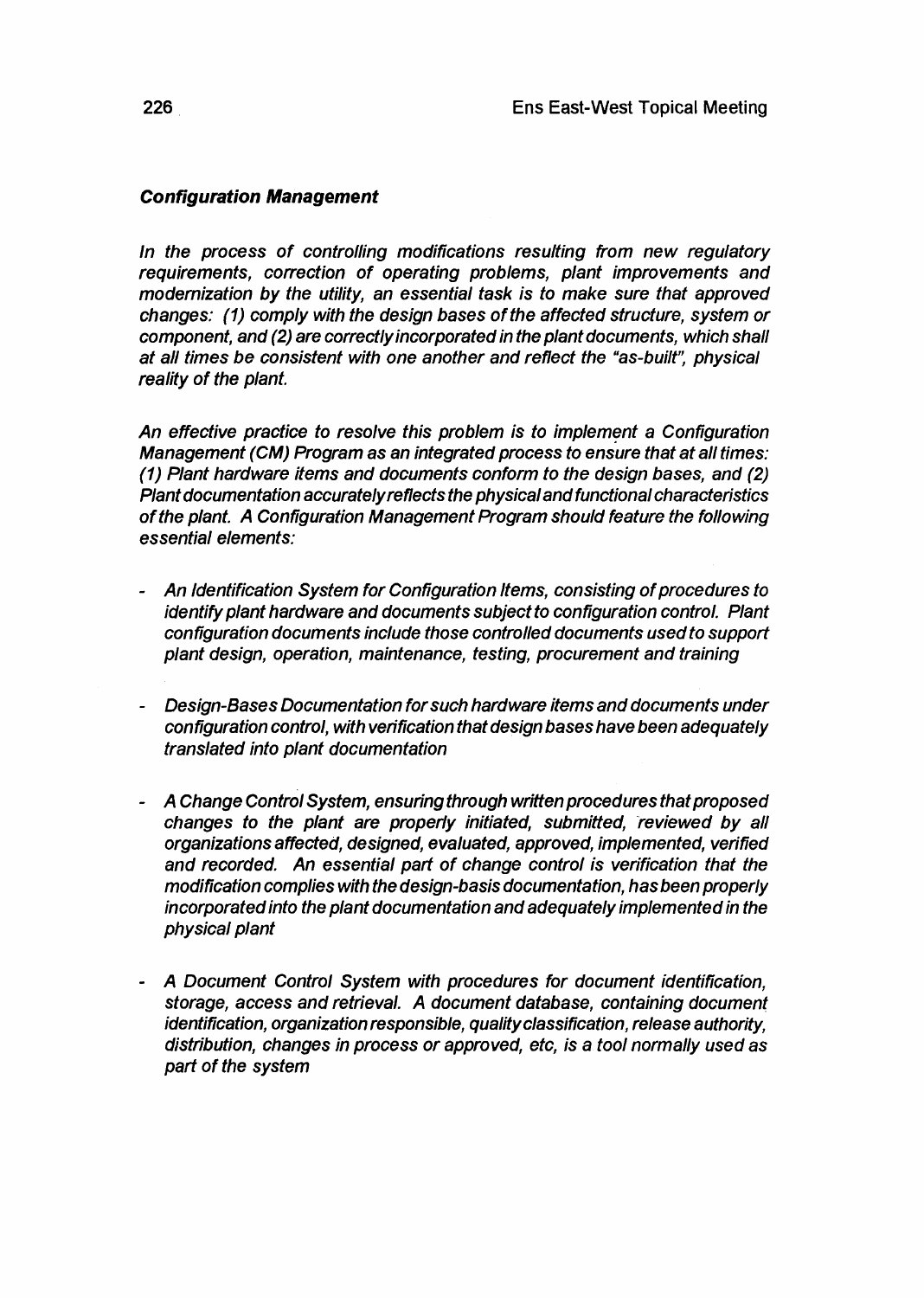### **PLANT REMAINING LIFE MANAGEMENT & LIFE EXTENSION PROGRAMS**

The capacity of nuclear generation in Spain will be reduced by some 6000 MW by the year 2015 if units currently in operation are decommissioned at the end of their 40-year design life. The obligation to maximize the benefit from capital assets, the high cost of new plants, the difficulties in finding new sites and, above all, the government's decision to postpone the construction of new nuclear units until the year 2000 have reinforced the interest of Spanish utilities in ensuring the safe and economic use of remaining plant life and, in due course, in obtaining licensing renewal from the regulatory authorities to extend plant life beyond that originally expected.

Preserving the remaining life of the plant and keeping the option open for life extension should be a concern common to all nuclear utilities. However, this may be of particular importance to those oldest units that are required by the regulatory authorities to implement systematic evaluation programs resulting in extensive backfítting with high capital investment. For this type of plant undertaking a SEP, the following should be considered:

- If the decision to extend the life of the plant beyond its design life has already been taken at the time a SEP is started, both the PLEX program, focussing on life extension, and the SEP, oriented towards safety-upgrading, should be combined and integrated, and both programs developed and licensed simultaneously
- If the decision to extend plant life beyond the original design life has not yet been taken, it is in any event advisable to complement the SEP with a set of short-term tasks aimed at optimizing, controlling and managing the remaining life and aging of the plant and, at the same time, keep the life extension option open

This latter approach, formally organized into a Plant Remaining Life Management Program, is currently being taken by nuclear utilities in Spain, not only for two plants of the oldest vintage for which extensive backfítting has been carried out -namely, José Cabrera and Garoña NPPs, designed and built in the '60s- but also for more modern plants commissioned in the '80s for which Plant Owners are leaving the PLEX decision until the future. These two old plants have been chosen by the PWR and BWR Owners' Group in Spain as pilot plants for life extension programs.

Remaining Life Management Programs, as implemented in Spain today, focus on the following principal objectives: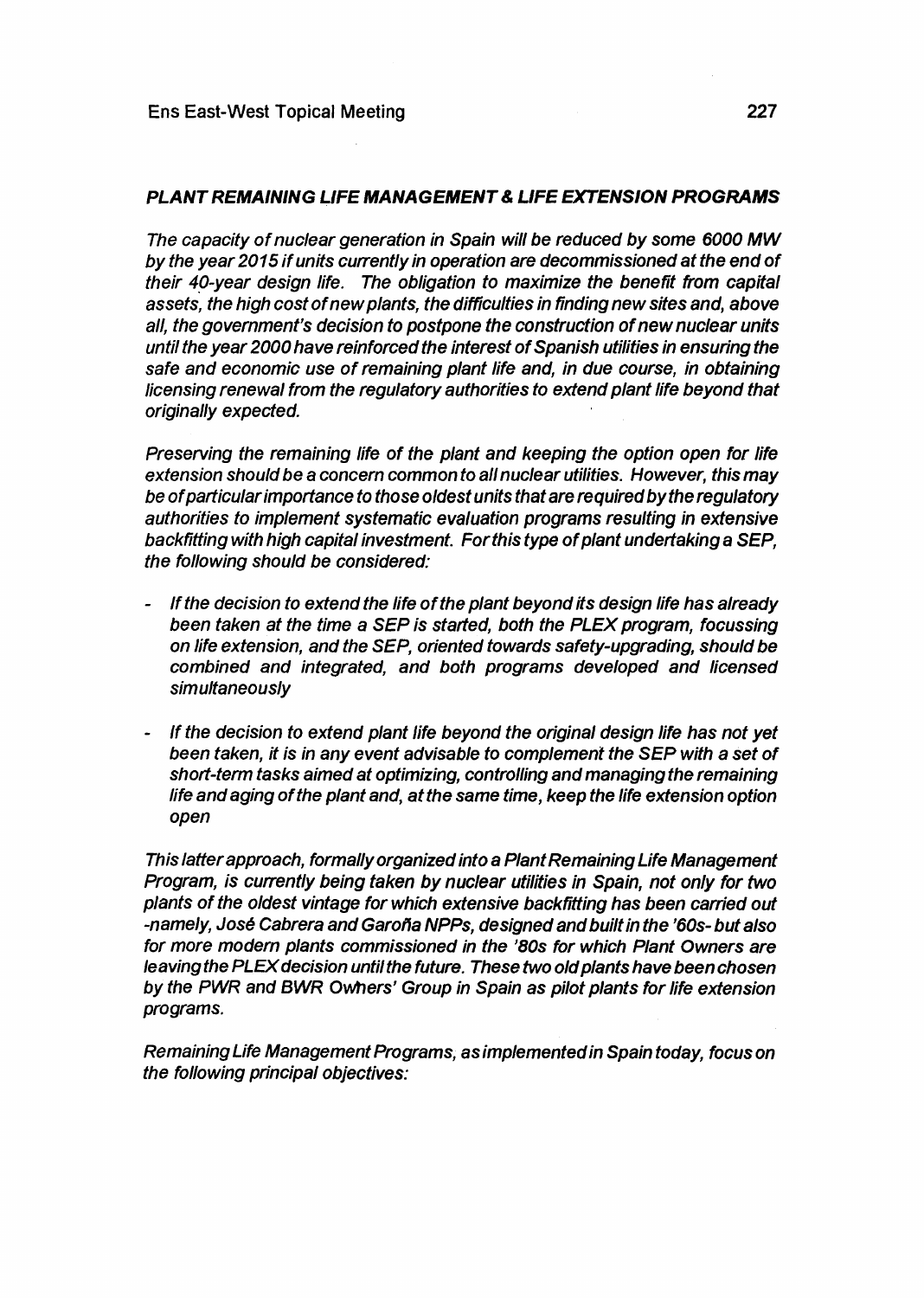- **- Identifying components and structures critical to plant remaining life completion and/or life extension**
- **- Defining and understanding the aging or degradation mechanisms and their indicators**
- **Understanding the risk significance of aging processes, identifying those aspects of primary concern**

**In meeting these Program objectives, an important role is played by condition monitoring, record-keeping, trending, predictive and preventive maintenance, inspection and diagnosis oriented toward keeping a close track on the evaluation of critical components andtakingthe necessary measures to preserve them from aging.**

**Remaining Life Management Programs are specific for each plant, although they all have some tasks in common. The following is a generic description of some representative near-term activities extracted from the Programs in which Empresarios Agrupados, in close partnership with the American company Multiple Dynamic Corporation (MDC), is currently participating in Spain:**

- **1. Identification of Critical Components; developing and applying criteria and methodology to identify components critical to design life completion or extension, establishing priorities for work to be done**
- **2. Plant Records Identification and Collection; consists in identifying and compiling original design, fabrication and testing records, as well as operating and maintenance records, to be retrieved from the past and/or to be registered in the future. In particular, it is essential that key operating records be identified and maintained to reconstruct the operating history of the plant for future analyses and remaining-life assessments**
- **3. Acquisition of Material Extracted for Future NDE and Destructive Testing. PLEX analyses and evaluations will have to be supported in the future by NDE and destructive testing of sample material and components extracted from the plant. This requires the establishment of a plan and procedures for the identification, acquisition, storage and preservation of such samples. They include steel, concrete, piping, cabling and small components (such as relays, switches, instruments, solenoids, etc), as they become available through the repair and replacement of plant materials and components**
- **4. Base-Line Survey of Safety-Related Concrete Structures; consists in**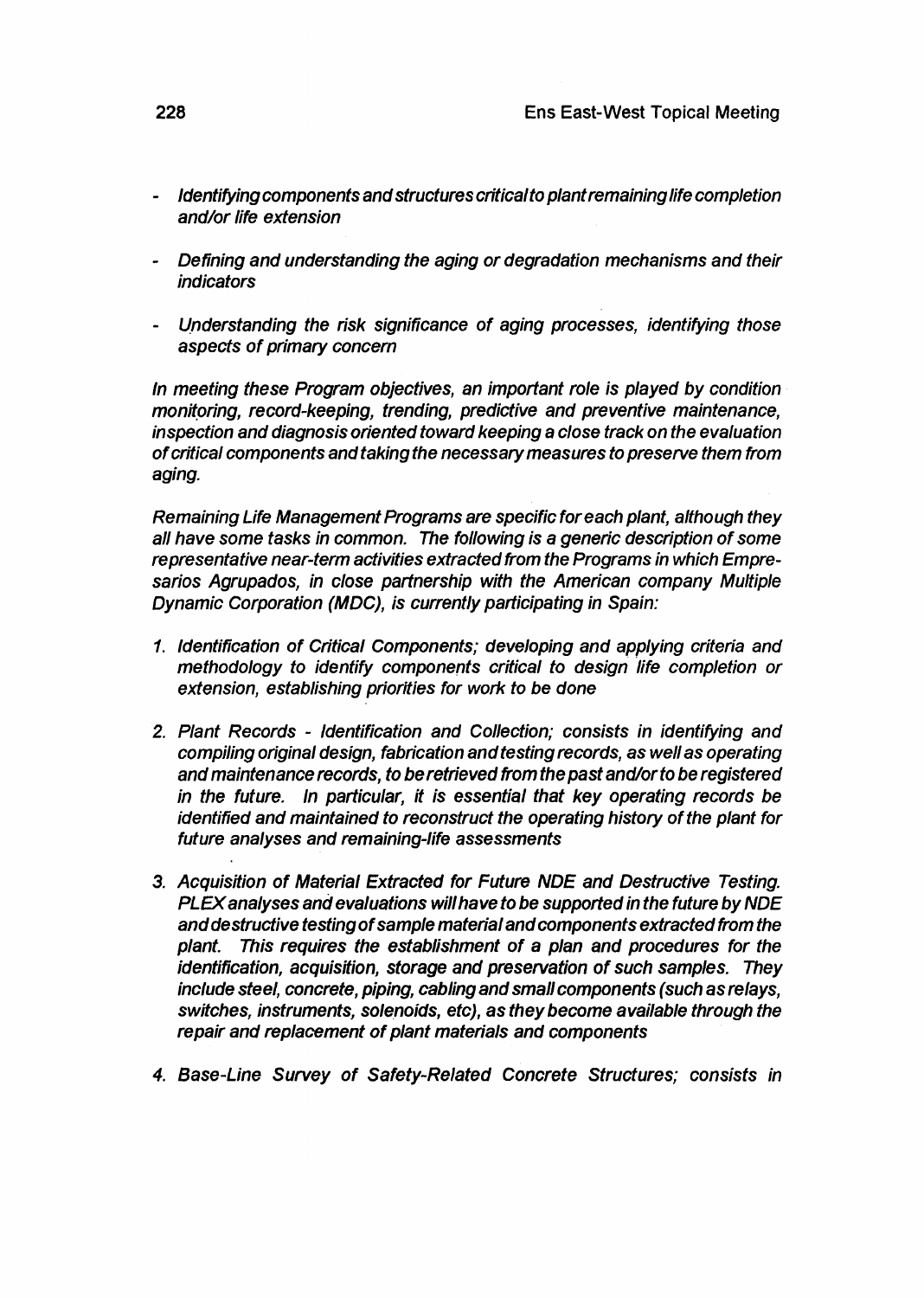**conducting a systematic survey to record abnormalities, identifying trouble spots, deciding on "quick-fixes", crack-mapping, and determining acceptance criteria for visual inspection and necessary inspection documentation**

- **5. Base-Line Wall Thickness Survey of Pressurized Components; consists in specifying and taking a first set of wall-thickness measurements for pressureretaining components subject to critical conditions of internal and/or external erosion, corrosion and wear. The activity includes specifying the components (eg, tanks, piping, heat exchangers, etc) and the location, frequency and distribution of wall-thickness measurements to be taken as a reference for future trending analyses**
- **6. Environmental Conditions Monitoring Program. This program will identify non-metallic, critical components sensitive to the environmental conditions. Pressure, temperature, relative humidity and radiation level will be monitored and recorded in areas where these components are located, as frequently as necessary to obtain an envelope of actual environmental conditons versus time. These plots will then service to justify extension of life extension in the future**
- **7. Expansion and Formalization of Fatigue Cycle Monitoring Program. Fatigue is a key mechanism affecting the service life of a component. To calculate fatigue, that is to determine "used-up" versus "remaining"life, it is necessary to reconstruct the history of the component. This program will identify critical components requiring fatigue-cycle counting and specify the counting procedures**
- **8. Aging Preservation or Mitigation of more Exposed Components and Structures. Those few plant components and structures that may be the cause of special concern due to their advanced aging are identified under this program and assigned preferential preservation or mitigation provisions, without waiting for a more in-depth, lengthy evaluation of critical plant components**
- **9. Plant Lay-Up Program; consists in specifying and implementing simple lay-up techniques developed to protect those fluid systems and components that are subject to highly agressive corrosion conditions when thay are inactive. System and component degradation is often accelerated during periods of plant shutdown, such as refuelling or extended maintenance outages. Equipment preservation techniques during these inactive periods help to prolong their service life, prevent crud accumulation and improve plant performance**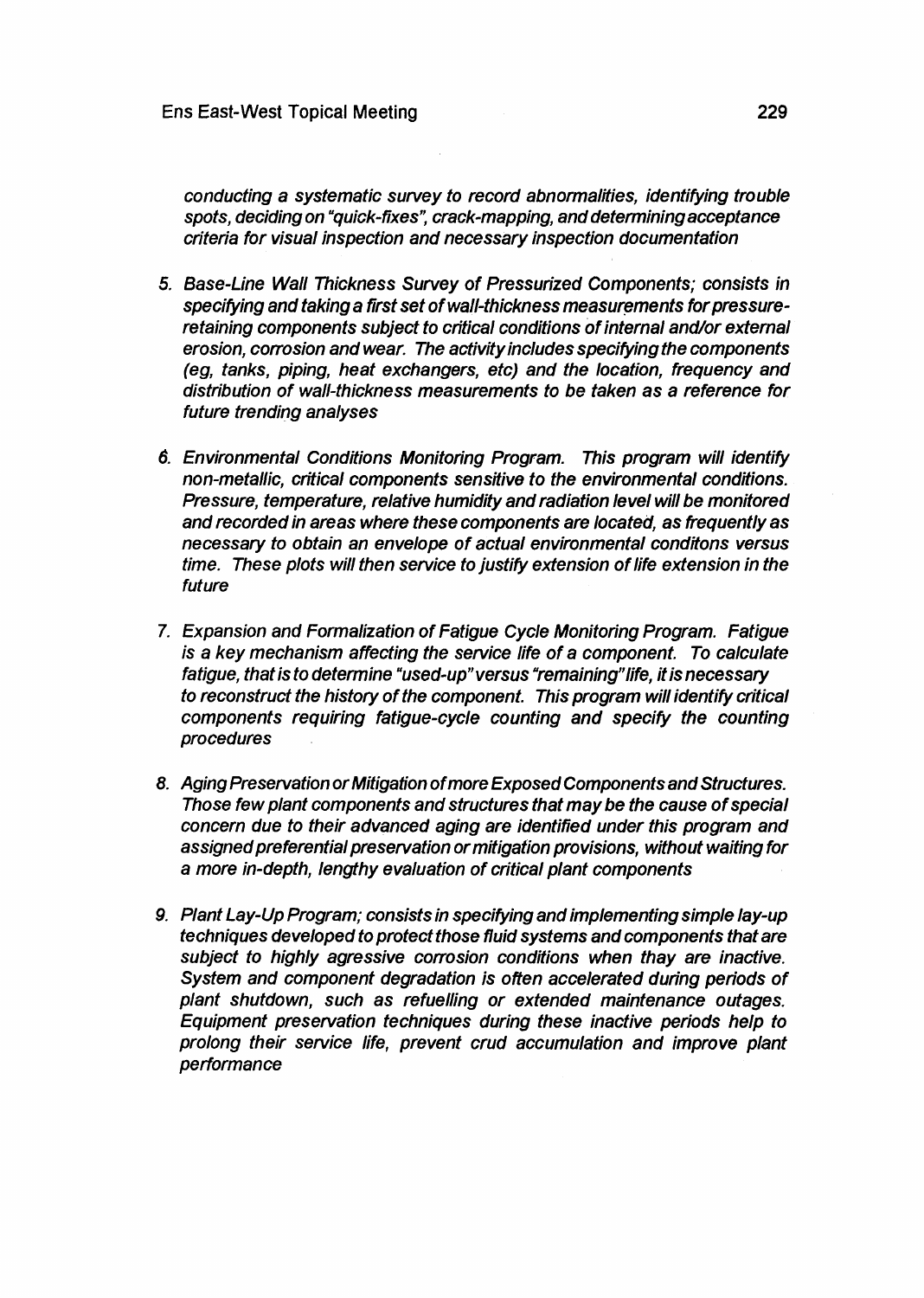10. Plant Maintenance Evaluation and Improvement Program; reviewing the various maintenance programs existing in the plant (ie, predictive, preventive and corrective programs; in-service inspection, leak detection, instrument calibration, equipment qualification and spare parts programs; inspection, monitoring and diagnosis programs, etc) and assessing them from the point of view of effectively controlling degradation and aging of critical components

On the basis of Remaining Life Management Programs drawn up by Empresarios Agrupados and MDC for José Cabrera and Garoña NPPs, both plants began to perform a series of tasks to optimize the remaining life of their facilities. The following is a brief outline of the most important near-term activities being performed in these programs for each plant. It should be noted that a Life Extension Feasibility Study and a list of critical components had already been prepared and were available for both plants as a result of previous work.

At the José Cabrera PWR Plant, tasks which have begun or which will shortly begin are:

- Logging of historic plant events prior to preparing the Plant Event Book
- Preparation of a program to identify, collect, organize and file documents needed to evaluate plant condition
- Analysis of design documents, data and operational transient records related to the reactor pressure vessel and internals
- Preparation of inspection procedures to evaluate the condition of the reactor pressure vessel and internals
- Establishment of an environmental conditions monitoring program to produce a database to support the evaluation of non-metallic components
- Inspection of the paintwork on critical structures to define the condition prior to preparing an improved maintenance program
- Inspection of the containment steel liner to establish a baseline for future line thickness trending and surveillance of corrosion and other physical damages
- Inspection of electric cables prior to defining inspection methods and programs for future surveillance

Atthe Garoña BWR Plant, the most important near-term activities being performed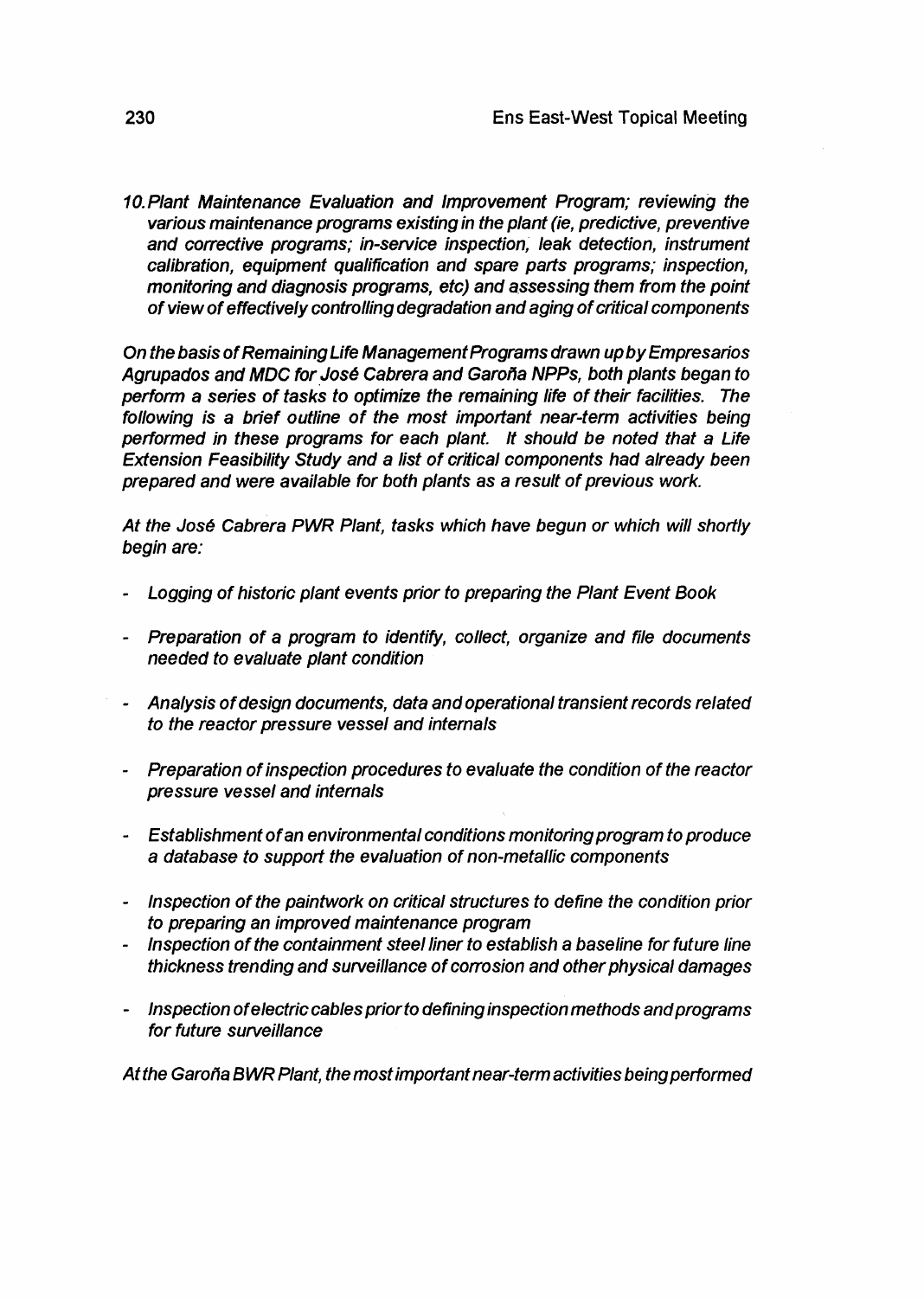as part of the Remaining Life Management Program are:

- identification, collection, organization and filing of design documents and plant records not included in a prior documentary conciliation phase
- Preparation of a Plant Event Book
- Development and implementation of methods for monitoring and mitigating erosion-corrosion in major piping systems and components
- Reactor pressure vessel fatigue evaluation
- Implementation of a Material Sample Collection Program for assessing the condition of the plant
- Research studies on thermal embrittlement of stainless steel castings in the reactor recirculation loops
- Vibration monitoring of emergency diesel-generators to establish a baseline for future trending and diagnosis
- Implementation of an Experimental Lay-Up Program during extended plant outages in a reduced number of fluid systems, prior to extending it to other systems
- Preparation of a Maintenance Worthiness Evaluation Program, which consists in making an inventory of existing plant maintenance programs followed by an evaluation of their worthiness to prevent the degradation of critical components, introducing the necessary improvement to current maintenance practices to this effect